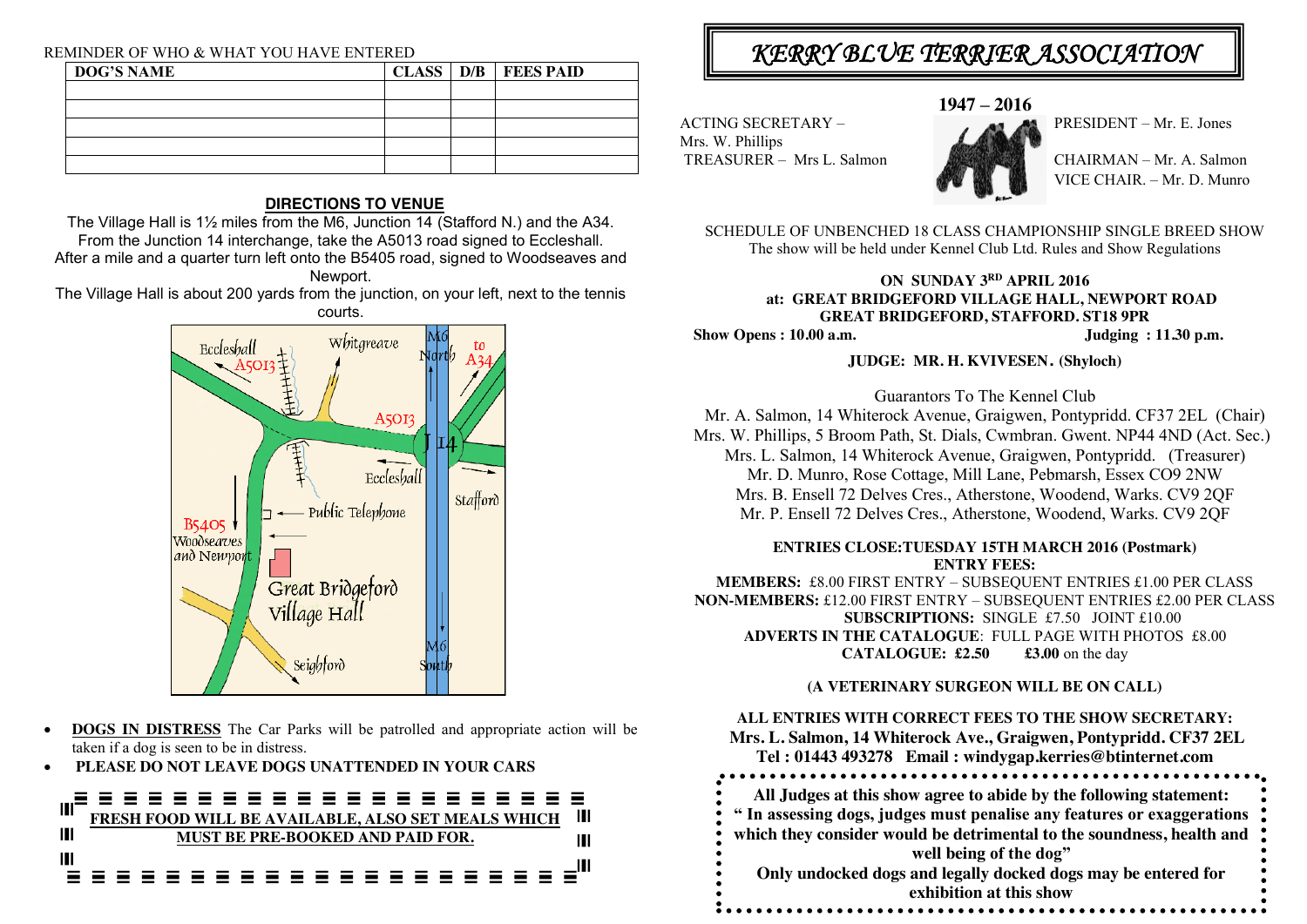#### **CUPS & TROPHIES**

The following Cups are on offer to fully paid up members – will all holders please ensure they are returned to the Cup Secretary:-

Mrs. R. Ensell, 72 Delves Cres., Wood End, Atherstone, CV9 2QF

Tel. No. 01827 872157

#### **BEFORE JUDGING STARTS.**

If unable to attend the show please make arrangements to send them beforehand. Please use registered post and allow 10 days in case of postal delays. **PLEASE RETURN CUPS IN A CLEAN CONDITION**

THE LARNA MEMORIAL BOWL THE LARNA MEMORIAL BOWL<br>CORONATION TROPHY CORONATION TROPHY<br>
ACQUIRE BEST BLUE<br>
ACQUIRE BEST BLUE ACQUIRE BEST BLUE<br>LUCIANA CUP CH. BLUE BARON OF HERTSLET<br>EDERIC BLUE CLOUD TROPHY LISMORE VETERAN CUP BINATE COASTERS \* BEST VETERAN KAMAGHAN TROPHY \* BEST JUNIOR HANDLER PRYNETT CUP BEST PUPPY BITCH CH TANJAX THROUGH TICKET

BLUE KNIGHT CUP BEST PUPPY SEQUIN SALVER<br>WINGFIELD CUP

DOWNSVIEW SHINING STAR CUP  $\begin{array}{ccc} * & \text{DOG WITH BEST HEAD} \\ \text{CH. BYLEY JANSYL DEBONAIR CUP} & * & \text{BITCH WITH BEST HEAD} \end{array}$ CH. BYLEY JANSYL DEBONAIR CUP

BEST NOVICE DOG<br>BEST DOG BEST DOG UNDER THREE YEARS<br>BEST VETERAN BEST NOVICE BITCH (bred by Exhibitor) BILLY McCABE TROPHY BEST SPECIAL BEGINNERS (who has not show longer that two years)<br>BEST BITCH WINGFIELD CUP<br>THE ANIVERSARY CUP THE BEST LIMIT DOG OR BITCH BEST LIMIT DOG OR BITCH ELECTED CUP **BEST COAT & COLOUR** QUILLIDAN SALT CELLARS \* BEST NATURAL SHOWMAN<br>THE BALLANDERRY SHIELD \* BEST PRESENTED DOG OR BEST PRESENTED DOG OR BITCH (owned by a new member exhibiting less than three years)

\* These trophies are held from Show to Show

New members can join in time to compete for the Association Cups and Trophies etc. This year certificates will be issued instead of the cups.

#### **SPECIALS**

ROSETTES FOR BEST IN SHOW – RESERVE BEST IN SHOW - BEST PUPPY IN SHOW. RES. BEST PUPPY IN SHOW, PLUS BEST DOG - BEST BITCH - RES. BEST DOG, RES. BEST BITCH, & VETERAN

### **THERE WILL BE FRESH FOOD AVAILABLE AT THIS SHOW. THE FOOD WILL BE REASONABLY PRICED, SO COME AND ENJOY YOUR DAY WITH THE KBTA**.

#### **DEFINITION OF CLASSES**

In the following definitions a Challenge Certificate includes any show award that counts towards the title of Champion under the rules of any governing body recognised by the Kennel Club. Wins at Championship shows in breed classes where Challenge Certificates are not on offer shall be counted as wins at Open shows. In the case of a dog owned in partnership and entered in members classes or competing for specials each partner must at time of entry be a member of this society. In estimating the number of awards won all wins up to and including the seventh day before the closing of entries shall be counted. Wins in variety classes do not count for entry in breed classes but when entering a variety class wins in both breed and variety classes must be counted. A first prize does not include a special prize of whatever value. If an exhibitor reports before the judging of a class(s) that a dog has been entered for which it is ineligible the exhibitor may choose one of the following options:-

1. The dog may be withdrawn from competition subject to the conditions of Regulations 9 (j) and 20

#### 2. **TRANSFER:**

- If a dog is ineligible for a class or classes as regards its colour, sex, weight or height, the Show Secretary shall transfer it to the equivalent class or classes for the correct colour, sex, weight or height and in the event of there being no equivalent class, Minor Puppy and Puppy excepted to the Open class for the correct colour, sex, weight or height.
- For an/any exhibit entered incorrectly in a Minor Puppy Class, Puppy class or Junior Class which is over age but under 12 calendar months of age, 18 calendar months of age or 24 calendar respectively, the Show Secretary shall transfer the exhibit to the Puppy Class, Junior Class or Yearling Class respectively for the correct colour, sex, weight or height and in the event of there being no Puppy, Junior or Yearling Class to the Open class for the correct colour, sex, weight or height
- For any reason other than the above, the Show Secretary shall transfer it to the Open class for the correct colour, sex, weight or height. If an exhibit arrives late and misses a class, even if it is the only class in which the dog is entered, the dog may not be transferred to any other class.
- **MINOR PUPPY** For dogs of six and not exceeding nine calendar months of age on the first day of the show
- **PUPPY** For dogs of six and not exceeding twelve calendar months of age on the first day of the show
- **JUNIOR** For dogs of six and not exceeding eighteen calendar months of age on the first day of the show
- **NOVICE** For dogs which have not won a Challenge Certificate or three or more First Prizes at Open and Championship Shows (Minor Puppy, Special Minor Puppy, Puppy and Special Puppy classes excepted whether restricted or not)
- **GRADUATE** For dogs which have not won a Challenge Certificate or four or more First Prizes at Championship Shows in Graduate, Post Graduate, Minor Limit, Mid Limit, Limit and Open Classes, whether restricted or not where Challenge Certificates were offered for the breed.
- **POST GRAD.** For dogs which have not won a Challenge Certificate or five or more first prizes in Championship shows in Post Graduate, Minor Limit, Mid Limit, Limit and Open classes whether restricted or not where Challenge Certificates were offered for the breed
- **LIMIT** For dogs which have not become show Champions under the Kennel Club Regulations or under the rules of any governing body recognised by the Kennel Club or won 7 or more First Prizes in all at Championship Shows in Limit or Open Classes confined to the Breed, whether restricted or not at Shows where Challenge Certificates were offered for the breed.
- **OPEN** For all dogs of the breed for which the class is proved and eligible for entry at the Show.
- **VETERAN** For dogs of not less than seven years of age on the day of the show.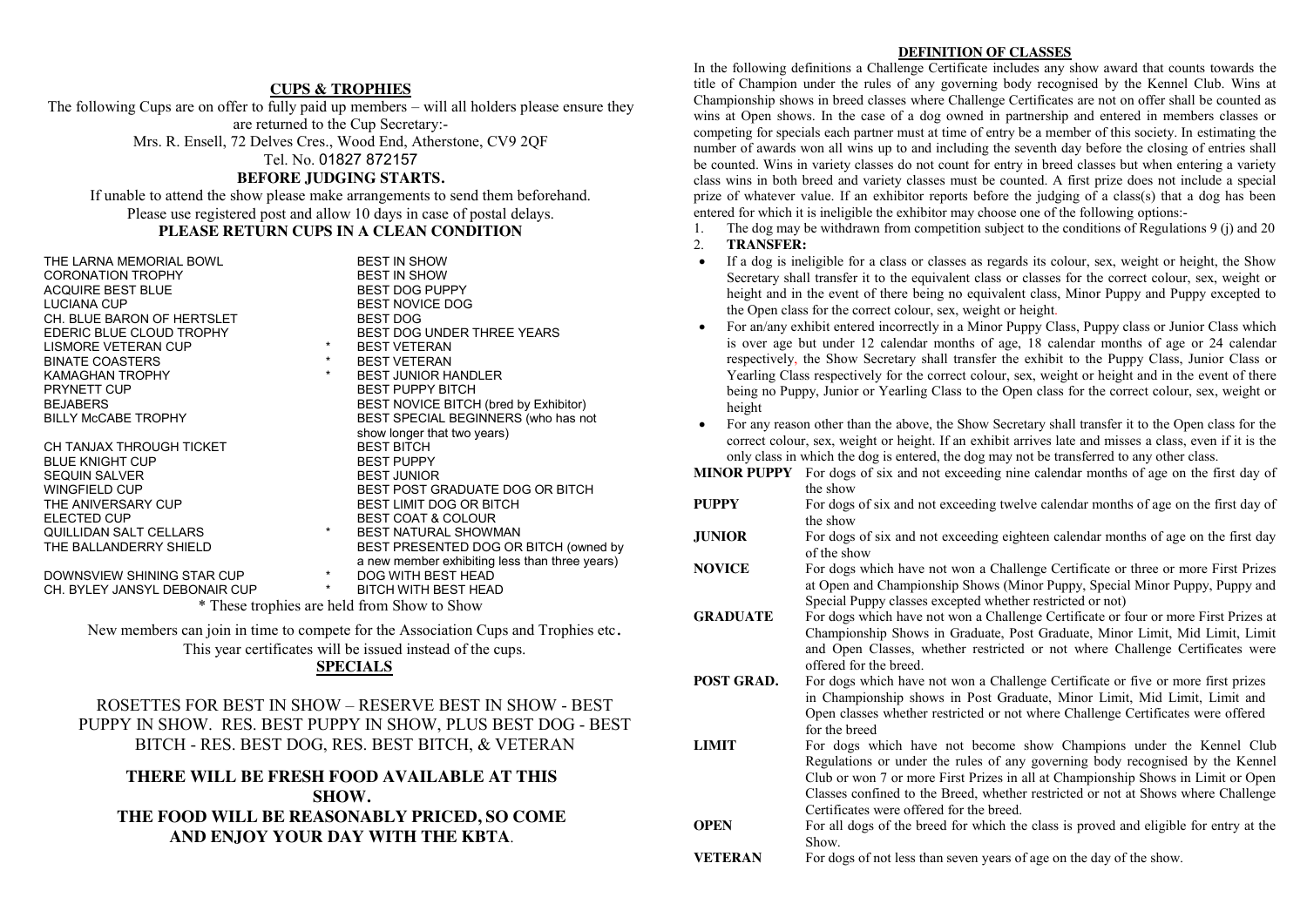12. The dog declared Best in Show is a dog which has competed and is unbeaten by any other dog exhibited at the same show.

Best in Show must be selected from the exhibits declared Best of Sex providing they are unbeaten winning dogs. Reserve Best in Show must be selected from the Best Opposite Sex and the Reserve Best of Sex to the exhibit declared Best in Show. The dogs declared Best in Show and Reserve Best in Show must not compete in any subsequent competition.

Dogs which become eligible for Best of Group and Best in Show may be withdrawn from all other competition prior to the competition for Best in Show as appropriate in order to remain unbeaten. A dog beaten in competition for Best in Show may subsequently be exhibited in all competition for which it was previously eligible. The dogs declared Best in Show and Reserve Best in Show however, must not compete in any subsequent competition.

For the purpose of this Regulation, dogs beaten in competition for Stud Dog, Brood Bitch, Progeny, Brace and Team or a Special Award confined to a single breed will not be considered to be beaten dogs.

- 13. Exhibits will not be admitted to Best in Show competition after a period of ten minutes has elapsed since the announcement that exhibits are required for judging, unless they have been unavoidably delayed by previous judging not being completed on time, and then only with the special permission of the Show Management.
- 14. No modification will be made to this Schedule except by permission of the General Committee of the Kennel Club, which will be followed by advertisement in the Canine Press wherever possible.
- 15. All exhibitors must be familiar with Kennel Club Regulations F (Annex B) Regulation for the preparations of Dogs for Exhibition.
- 16. All dogs resident outside the UK must be issued with a Kennel club Authority to Compete number before entry to the show/event can be made. All overseas entries without an Authority to compete number will be returned to the exhibitor/competitor
- 17. DOGS IN CARS ON HOT DAYS. Show Schedule Notice displayed throughout the hall.
- 18. Not for competition entries will be accepted. Details of each dog so entered must be recorded on the entry form and must be Kennel club registered.

#### **THE ATTRACTING OF EXHIBITS**

**The attraction of any exhibits by any method from outside the ring is prohibited, it is the duty of the Judge and steward or Show Manager noticing such attraction to ask that it cease.**

**EXHIBITORS PLEASE NOTE** cheques sent to cover entry fees must be in order for immediate payment. Those which are not so, for whatever reason (including technical irregularities) will not be accepted and entries will be returned. There will be a charge of £10.00 made to the exhibitor for any cheques not honoured.

- 1. VETERAN DOG OR BITCH 10 MINOR PUPPY BITCH<br>2 MINOR PUPPY DOG 11 PUPPY BITCH
- 2. MINOR PUPPY DOG 11<br>3 PUPPY DOG 12 3 PUPPY DOG 12 JUNIOR BITCH
- 
- 
- 
- 
- 7. POST GRAD DOG 16 LIMIT BITCH
- 8 LIMIT DOG 17 OPEN BITCH<br>9 OPEN DOG
- 9 OPEN DOG
- 18. SP. BEGINNERS DOG/BITCH

(in memory of Gill Campbell,Downsview Kerry Blues)

#### PLEASE NOTE BEST IN SHOW AND BEST PUPPY WILL BE JUDGED AFTER CLASS 17 ALSO AN AUCTION OF KERRY ARTICLES

This show is the day after National Terrier, so why not make a weekend of it.

There will be a break for lunch after the dog classes have been judged, Junior Handling will be judged during the interval.



#### **CLASSIFICATION**

- KC Challenge Certificate Dog KC Challenge Certificate Bitch
	-
	-
	-
- 4. JUNIOR DOG 13 NOVICE BITCH<br>5. NOVICE DOG 14. GRAD BITCH
	- 14. GRAD BITCH
- 6. GRAD DOG 15. POST GRAD BITCH
	-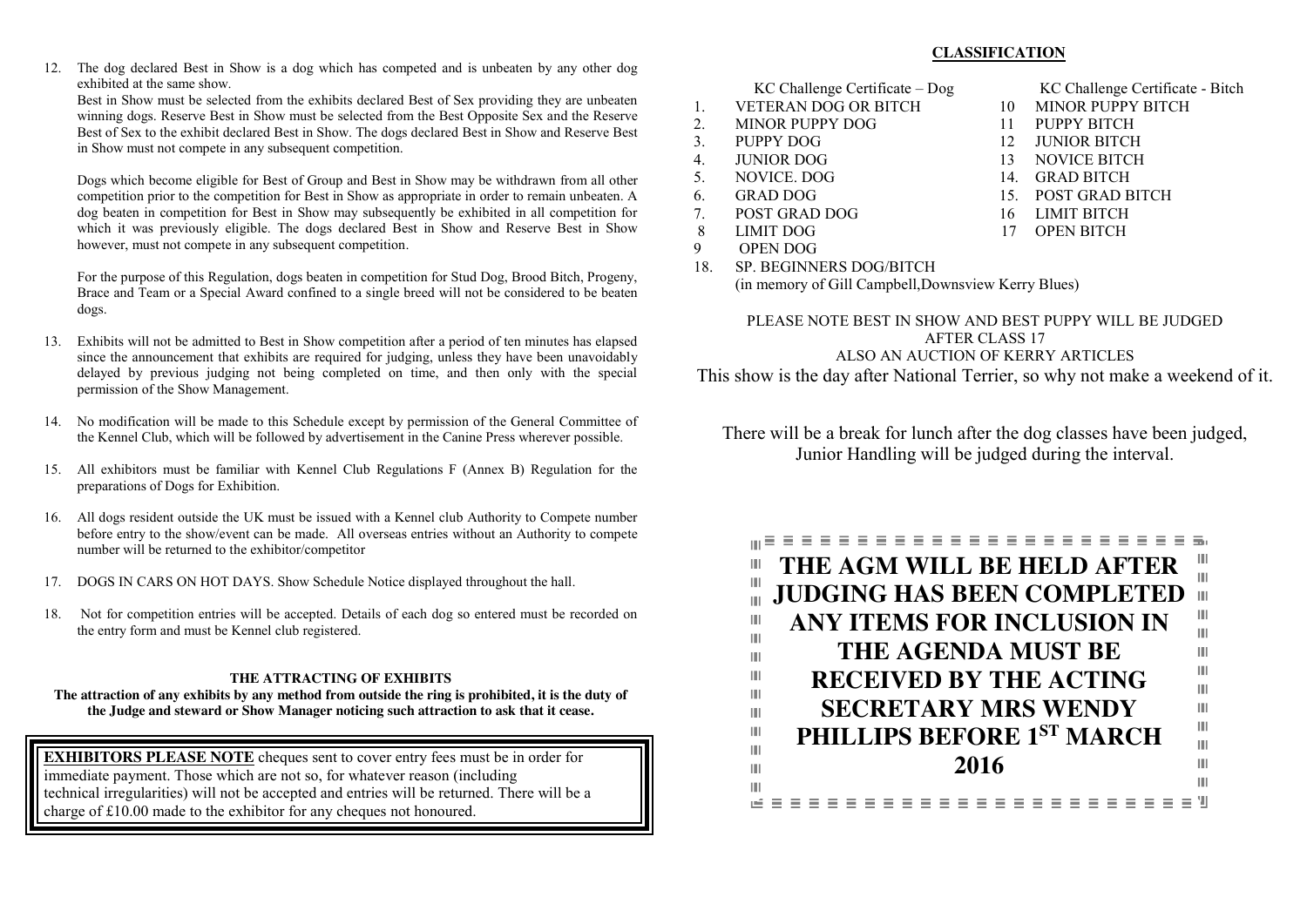## **DOGS IN CARS ON HOT DAYS**

#### **SHOW SCHEDULE NOTICE**

Your dog is vulnerable and at risk during hot weather and the Kennel Club offers the following guidance to help guide you through the do's and don'ts travelling to and whilst at KC licensed events.

- $\div$  When travelling to a show please take a moment to consider whether the route to the show is on a busy holiday route, and leave earlier to avoid increased time in traffic jams.
- $\bullet$  If your vehicle is not air-conditioned seriously consider whether travelling to the show is a good idea at all
- $\hat{\cdot}$  The vehicle should be as fully ventilated as possible, and plenty of stops should be taken, with lots of water available to drink.
- Ensure your dog is not sitting in full sunlight. There should be plenty of free flowing air around the dog.
- $\mathbf{\hat{P}}$  When at the show, never leave your dog in the vehicle
- Keep the dog in the shade take your own shade for example a large umbrella and always have plenty of water available to drink so your dog stays well hydrated.
- Avoid your dog taking part in unnecessary exertion, or from standing in exposed sunlight for extended lengths of time.
- Remember, if you feel hot your dog is very likely to feel much hotter and dehydrated, and this could lead to dire results. Please look after your dog's welfare.

#### **WARNING; IF YOUR DOG IS FOUND TO BE AT RISK FORCIBLE ENTRY TO YOUR VEHICLE MAY BE NECESSARY WITHOUT LIABILITY FOR ANY DAMAGE CAUSED.**

Anyone whose dog is entered at a Kennel Club licensed event should take all reasonable steps to ensure the needs of their dog(s) are met, and should not put a dog's health at risk by any action, default, omission or otherwise. Breach of Kennel Club Regulations in this respect may be referred to the General Committee for disciplinary action under Kennel Club Rules and Regulations.

Right to Refuse Entries. Exhibitors/Competitors are reminded that show societies have the right under Kennel Club Regulations to refuse an entry.

#### **RULES & REGULATIONS**

- 1. The Show will open at 10.00 a.m.
- 2. Dogs will be received at any time, but it is the exhibitors responsibility to ensure that Exhibits are available for judging when required.
- 3. Judging commences 11.30 p.m.
- 4. Exhibits may be removed from the Show after their judging has been completed. The Show will close half an hour after all judging has been completed.
- 5. The use of cooking stoves in the proximity of the tenting and benching areas is forbidden Except as authorised by the Show Management.

#### 6. **ENTRY FEES**:

**MEMBERS:** £8.00 FIRST ENTRY – SUBSEQUENT ENTRIES £1.00 PER CLASS (Same Dog) **NON-MEMBERS:** £12.00 FIRST ENTRY – SUBSEQUENT ENTRIES £2.00 PER CLASS (Same Dog)

- 7. There is no prize money on offer at this show.
- 8. The Committee reserves to itself the right to refuse entries.
- 9. Puppies under six calendar months of age on the first day of the Show are not eligible for exhibition
- 10. The mating of bitches within the precincts of the Show is forbidden.
- 11. Where a Best Puppy in Show competition is Scheduled the Best Puppy in Show is a puppy which has competed and is unbeaten by any other puppy exhibited at the same Show. A puppy is a dog of six and not exceeding twelve calendar months of age on the first day of the Show. Where the Best in Show is a Puppy it will automatically be Best Puppy in Show respectively. Similarly, if the Reserve Best in Show is a Puppy which has only been beaten by an adult dog it will also automatically be Best Puppy in Show respectively. Consequently, selection of Best Puppy in Show must follow the selection of Best in Show Respectively. Best Puppy in Show must be selected from puppies which have been judged and which are unbeaten by any other puppy.

Puppies which become eligible for Best Puppy in Show may be withdrawn from all other competition, other than breed classes prior to the competition for Best Puppy in Show in order to remain unbeaten. A puppy beaten in competition for Best Puppy in Show may subsequently be exhibited in all competition for which it was previously eligible. The dog declared Best Puppy in Show, however, must not compete in any subsequent competition.

For the purpose of this Regulation, dogs beaten in competition for Stud Dog, Brood Bitch, Progeny, Brace & Team or a Special Award confined to one breed will not be considered to be a beaten dog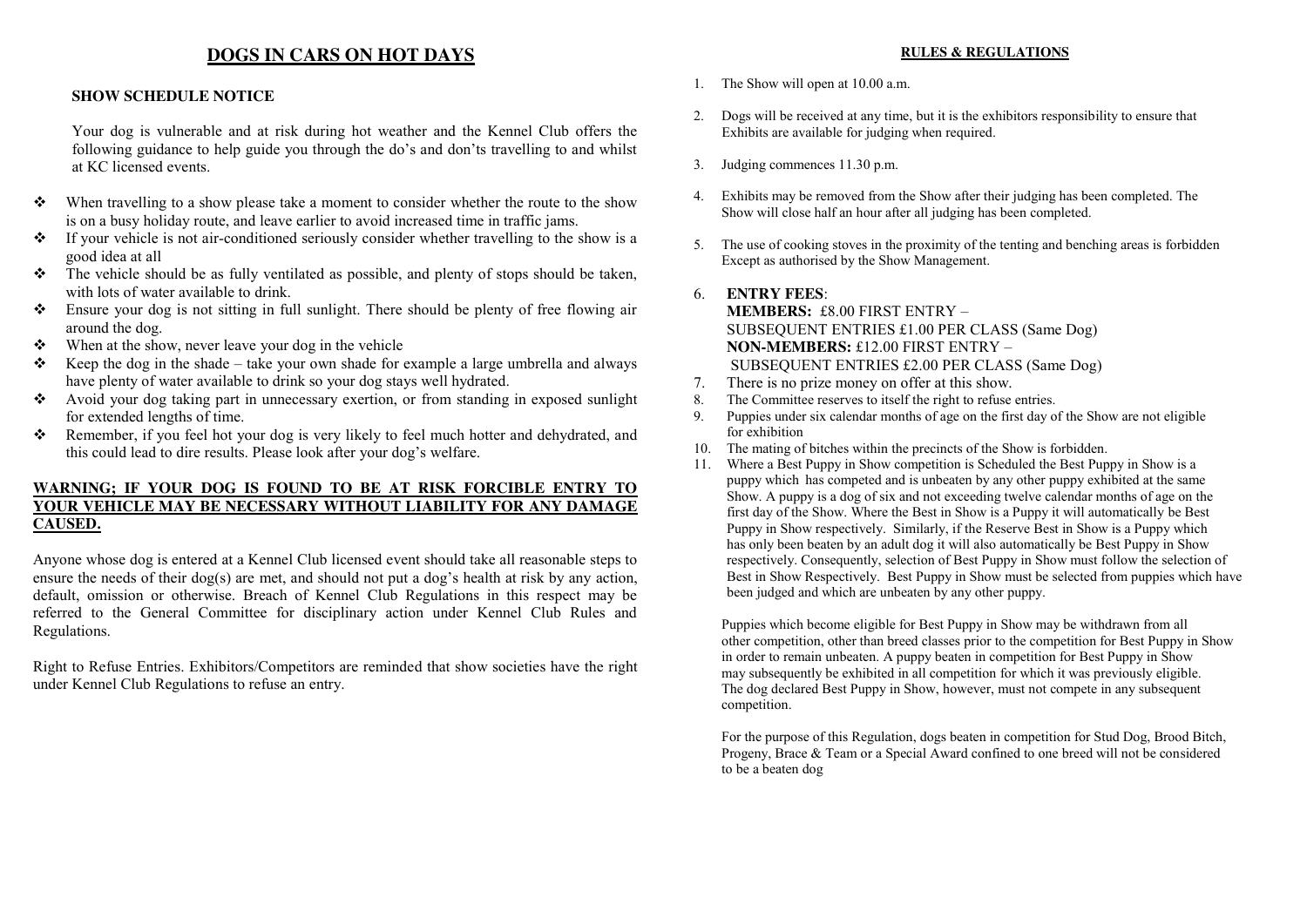#### **REGULATIONS FOR THE PREPARATION OF DOGS FOR EXHIBITION F (B)**

- 1) These regulations must be observed when a dog is prepared for exhibition for any Kennel Club Licensed event. Objections may be referred to the General committee whose decision shall be final and may include reference for disciplinary action under Kennel Club Rule A42
	- (a) A dog found to have been exhibited in breach of these Regulations will automatically be disqualified from exhibition at the show and from any award gained thereat
	- (b) Unless the exhibitor provides a satisfactory explanation for the dog being exhibited in breach of these Regulations then he/she may be subject to further penalties of either a fine or as listed under Rule A42.
- 2) (a) No substance which alters the natural colour, texture or body of the coat may be present in the dog's coat for any purpose at any time during the show. No substance which alters the natural colour of any external part of the dog may be present on the dog for any purpose at any time during the show.

(b) Any other substance (other than water) which may be used in the preparation of a dog for exhibition must not be allowed to remain in the coat or on any other part of the dog at the time of exhibition.

- 3) No act or operation which alters the natural conformation of a dog or any part thereof may be performed except :-
	- (a) Operations certified to the satisfaction of the General Committee
	- (b) The removal of dew claws of any breed
	- (c) The shortening of tails of customarily docked breeds, but only up to an acceptable age limit which shall be prescribed from time to time
	- (d) Operations to prevent breeding provided that such operations are notified to the Kennel Club before neutered dogs are shown.

Nor must anything be done calculated in the opinion of the General Committee to deceive.

- 4) The General Committee without previous notice may order an examination of any dog or dogs at any Show. Any examination thus ordered will be made by a person having executive authority who shall have a written directive from the Kennel Club in their possession. Samples may be taken for further examination and analysis.
- 5) An individual has the right to lodge an objection to a dog only if he/she is the owner or handler of a dog competing in the same breed or class. An objection may, however, be lodged by an official of the Show or by anyone so deputed by the Kennel club. It will be the responsibility of the individual who lodges the objection or the official (as appropriate), to substantiate the grounds for the objection. The Kennel Club will substantiate the grounds for an objection made on its behalf.
- 6) Any objection by an individual related to an infringement of these regulations must be made in writing to the Show Secretary at his/her office before the close of the Show & the individual must produce evidence of identity at the time of lodging the complaint.

Any owner, competitor, handler or other person in charge of a dog is required to remove immediately any fouling caused by their dog/s at any Kennel Club licensed show within the licensed venue and within the environs of the event including car and caravan parks and all approaches.

## **Your dog is vulnerable and AT RISK if left in a vehicle in high temperatures and even on days considered as slightly warm. Please take care of your dog.**

**If your dog is found to be at risk forcible entry to your vehicle may be necessary without liability for any damage caused.**

# **KERRY BLUE TERRIER ASSOCIATION**

## Membership Application Form

To the Secretary and Committee of the Kerry Blue Terrier Association, I wish to become a member and agree to abide by the rules governing this Association.

## **PLEASE COMPLETE THIS FORM IN BLOCK CAPITALS**

**NAME(***Mr/Mrs/Miss/Ms)*

**ADDRESS ------------------------------------------------------------------------------**

**\_\_\_\_\_\_\_\_\_\_\_\_\_\_\_\_\_\_\_\_\_\_\_\_\_\_\_\_\_\_\_\_\_\_\_\_\_\_\_\_\_\_\_\_\_\_\_\_\_\_\_\_\_\_\_\_\_\_\_\_\_\_\_\_\_\_**

**\_\_\_\_\_\_\_\_\_\_\_\_\_\_\_\_\_\_\_\_\_\_\_\_\_\_\_\_\_\_\_\_\_\_\_\_\_\_\_\_\_\_\_\_\_\_\_\_\_\_\_\_\_\_\_\_\_\_\_\_\_\_**

**Postcode-------------------------------Tel. No. -------------------------------------------**

**Full membership per annum SINGLE or JOINT delete as applicable Membership fee enclosed: Single: £7.50 Joint: £10.00**

Please return this completed form and payment to:

**Mrs. L. Salmon,** 14 Whiterock Avenue, Graigwen, Pontypridd, R.C.T. CF37 2EL

## **Please make all cheques/postal orders made payable to the KERRY BLUE TERRIER ASSOCIATION**

| If you would like to book your dinner the choices are: |                |
|--------------------------------------------------------|----------------|
| Pie, Mash, Peas & Gravy                                | $\pounds 6.00$ |
| (Beef & Ale, Chicken & Mushroom, or Beef & Stilton)    |                |
| <b>Mushroom Stroganoff</b>                             | £5.00          |
| <b>Fruit Crumble &amp; Custard</b>                     | £2.00          |
| Apple Pie & Custard                                    | £2.00          |

**If you have a main and desert the total cost will be £7.50 and £6.50 respectively**

**Please give your selection and pay with your entry.**